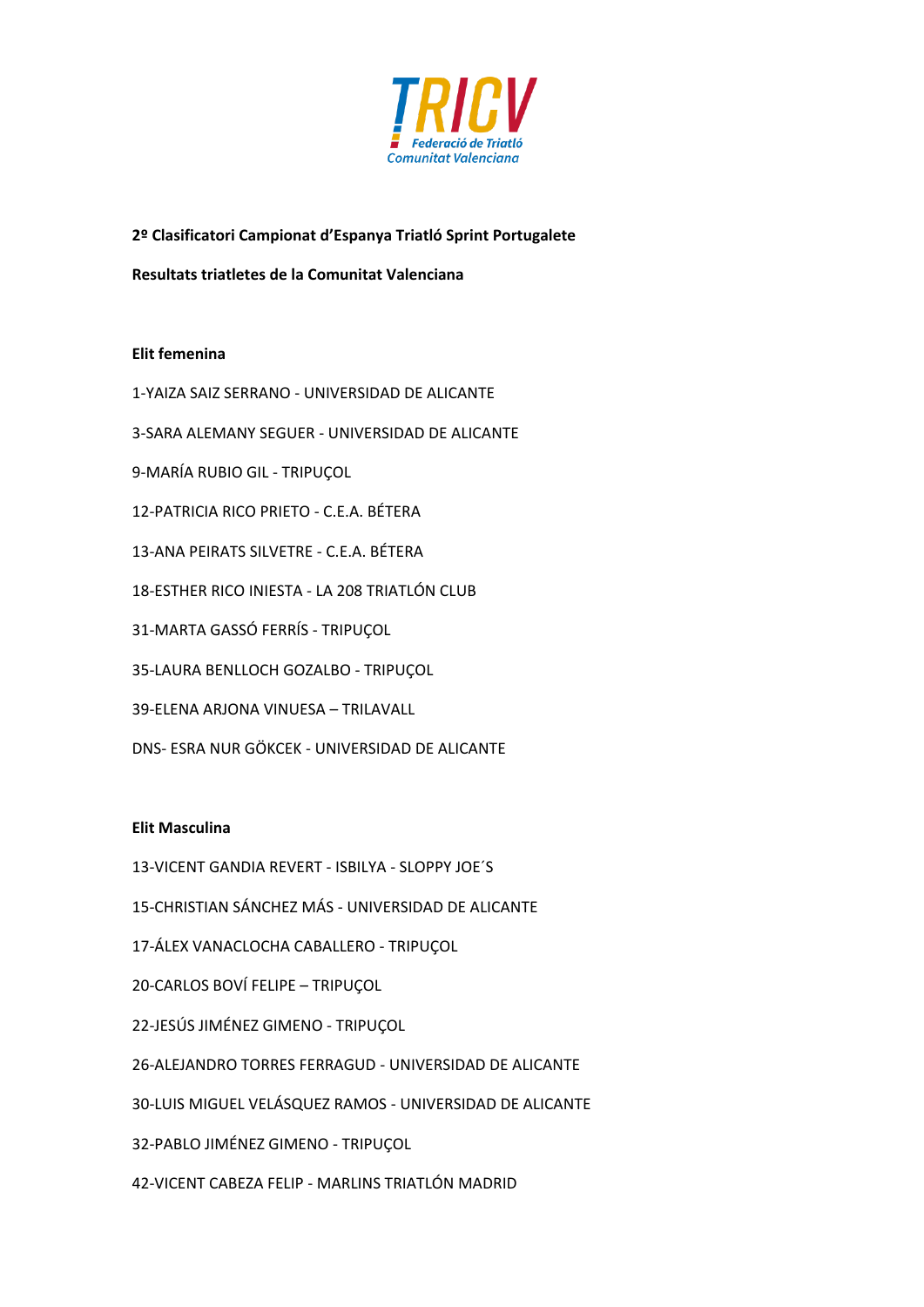49-ADRIÁN SAEZ SAN ANTONIO - UNIVERSIDAD DE ALICANTE 60-VÍCTOR ALEMANY SÁNCHEZ - LA 208 TRIATLÓN CLUB 62-ÁLVARO VERA BLASCO - LA 208 TRIATLÓN CLUB 63-JOSE MARÍA GARCÍA IBÁÑEZ - LA 208 TRIATLÓN CLUB

## **Junior Femení**

3-SARA MELITTA GIMENA SCHüMMELFEDER - C.E.A. BÉTERA DNS-ANDREA CERNUDA HERRAIZ - C.E.A. BÉTERA

#### **Junior masculí**

1-DAVID CANTERO DEL CAMPO - UNIVERSIDAD DE ALICANTE 4-PAU GONZÁLEZ-ESPRESATI CLEMENT - SALTOKI TRIKIDEAK 8-EDUARDO BLANCO MOLLÁ - CT HURACÁN VALÈNCIA 9-CARLOS VIZCAÍNO NAVARRO - CLUB DEPORTIVO TRIASPE 17-ARNAU ROSALENY AZNAR - TRIPUÇOL 24-PABLO CANO GARAY - C.E.A. BÉTERA 31-PACO MARTÍ BALLESTER - TRIATLÓ ONTINYENT

## **Youth Femení**

3-ALEJANDRA SEGUÍ SORIA - C.E.A. BÉTERA 9-SARA MORENO GONZÁLEZ - S.D.CORRECAMINOS 35-ANDREA RUESGAS PERALES - C.E.A. BÉTERA

#### **Youth Masculí**

2-HÉCTOR TOLSA GARCÍA - TRIATLÓ ONTINYENT

4-PAO MILLO - C.E.A. BÉTERA

14-IGNACIO BENAVENT RICART - C.E.A. BÉTERA

33-AUSIAS ROSALENY AZNAR - CT HURACÁN VALÈNCIA